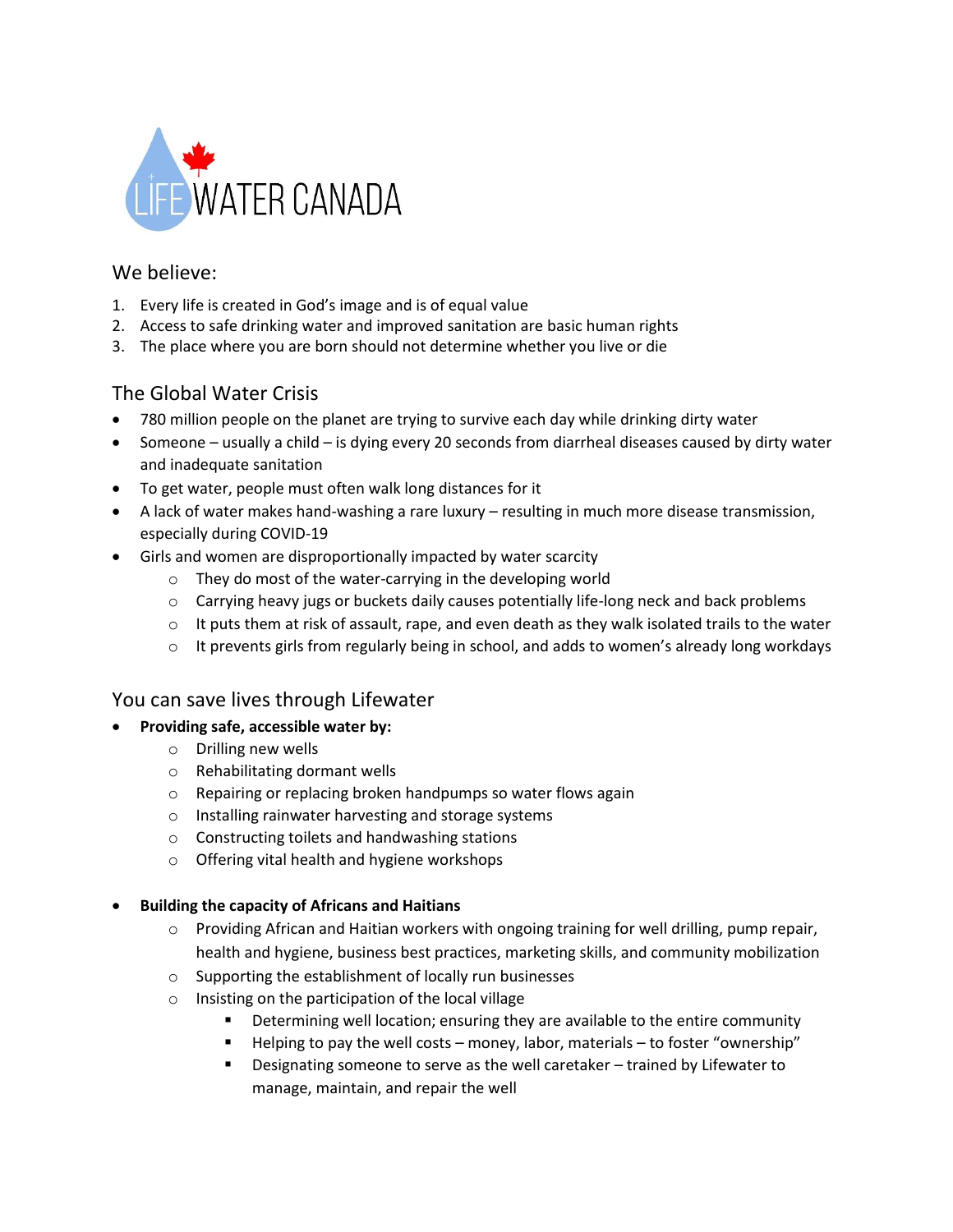#### • **Investing in proven, low-cost technology**

 $\circ$  Relying on simple, relatively low-cost well-drilling equipment and hand-pumps that don't require Canadian technicians to be stationed in, or travel to, Africa or Haiti to maintain them

#### • **Providing ongoing follow-up**

- $\circ$  Enabliing Lifewater staff to live and work year-round in the countries where the water projects are located so they are constantly available to ensure the wells/pumps are working
- $\circ$  Offering communities the opportunity to sign annual pump maintenance contracts with Lifewater or to do the maintenance work themselves

#### • **Minimizing costs**

- o Relying on only one full-time and three part-time employees in Canada with all staff and volunteers working from their homes
- o Volunteers in Canada paying their own way to Africa or Haiti to provide well-drilling and pump maintenance training, and to audit completed projects
- $\circ$  Focusing on low-cost solutions for example, repairing a pump rather than drilling an entirely new well, or ensuring that a well location will serve as many people as possible
- $\circ$  Consistently keeping Lifewater's administration and fundraising costs below 10% of every dollar donated (only 6% during the current fiscal year)

#### • **Being highly accountable to donors**

o Matching donors (individuals, families, churches, civic groups, corporations, foundations) with specific water projects in Africa and Haiti, then posting GPS coordinates, photos, project completion certificates, community profiles, and community thank-you letters for each project on our website (an example:<https://www.lifewater.ca/?ID=3&ProjectID=3550>

### Achieving a lasting impact:

- Lifewater has completed more than 7,000 water projects benefiting more than four million people
- During a typical year, Lifewater will drill about 300 new wells, rehabilitate about 300 dormant wells, and repair almost 1,000 broken hand pumps; we rehabilitate and repair our own wells/pumps and those provided by other organizations that are no longer available to offer support
- These projects, plus the installation of rainwater harvesting systems and construction of toilets and hand-washing stations, will give safe, accessible water to almost one million more people annually
- During our current fiscal year (ending June 30, 2022):
	- o An average of 415 people are benefiting from each new water project
	- $\circ$  79,348 hours are being saved each day by children and adults no longer needing to walk long distances for water, thanks to the new projects
	- $\circ$  134,016 additional hours per month that children are in school rather than fetching water
	- $\circ$  16,752 additional days per month that GIRLS are in school rather than fetching water
	- $\circ$  \$2,926,815 in total monthly economic impact from families no longer needing to buy water (estimated average water purchases per household multiplied by total households)